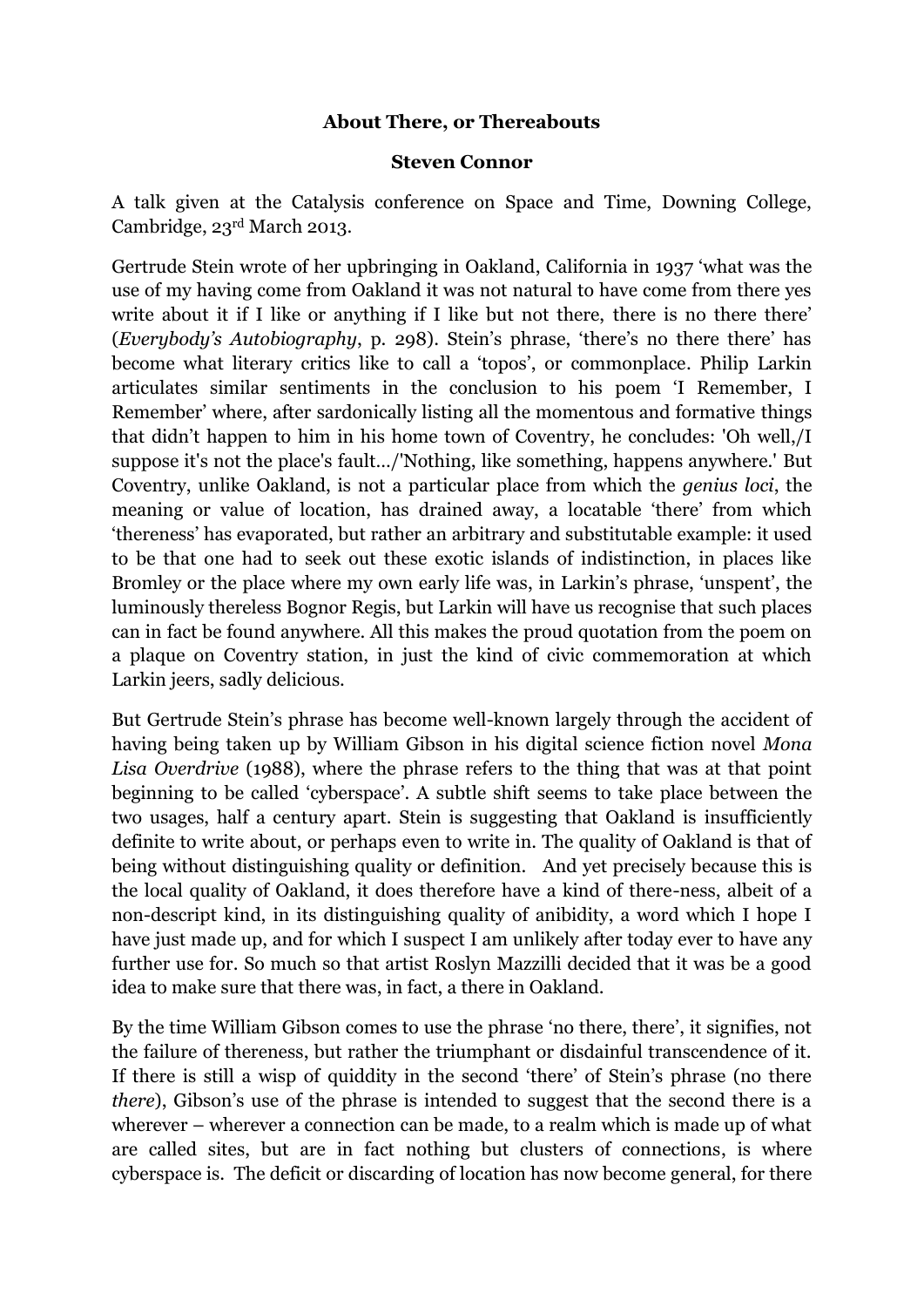is no need for there to be any kind of there in the sublimely delocalised or illocative space of the internet.

I propose to use these examples as a way into a certain dislocation or perturbation of 'thereness' which has been characteristic of the experience of the modern world during the twentieth century and beyond. It has been a period during which what it means to be here, or there, or anywhere, has become newly indefinite, and in which art and literature have been strongly drawn to the exploration of this possibility or predicament.

In his book *Atlas* of 1994 the philosopher of science Michel Serres urged philosophers to break their fixation on static or fixative prepositions, and to embrace the possibility of thinking under the aegis of more dynamic or relational prepositions:

Has not philosophy restricted itself to exploring - inadequately - the 'on' with respect to transcendence, the 'under', with respect to substance and the subject and the 'in' with respect to the immanence of the world and the self? Does this not leave room for expansion, in following out the 'with' of communication and contract, the 'across' of translation, the 'among' and 'between' of interferences, the 'through' of the channels through which Hermes and the Angels pass, the 'alongside' of the parasite, the 'beyond' of detachment... all the spatio-temporal variations preposed by all the prepositions, declensions and inflections? (Serres 1994: 83)

In April 1893, the campaigning journalist W.T. Stead invented a noun form of one of Serres's prepositions, in an article on the fourth dimension. This was not as recondite a matter in the 1890s as it might have been earlier in the century, for the ideas of Bernhard Riemann and others had spread not only into academic philosophical journals but also into the popular spiritualist and occult press. Following the logic of popularisers like E.A. Abbott's *Flatland: A Romance of Many Dimensions*, published in 1884, Stead proposed a kind of evolution through different stages of dimensional life. Just as a creature inhabiting a flat plane would find it mysterious and terrifying for a three dimensional being who could apparently disregard the lines that bounded different entities in its world so, Stead urged, we would find the movements in and out of our world of four-dimensional creatures equally inexplicable. Distance and distinction would be dissolved. Stead proposed a new term for this fourth dimension of space: 'Life, as we know it, consists of three dimensions: the first is length; the second, breadth; and the third height; and the fourth is throughth, if I may venture to give it a name' (Stead 1893, 426). Where Abbott, displaying the four-on-the-floor stolidity one might hope for from the headmaster of City of London School, stayed within the realms of geometrical projection, Stead saw the literal verification of the opening up of space in occult and supernaturalist phenomena: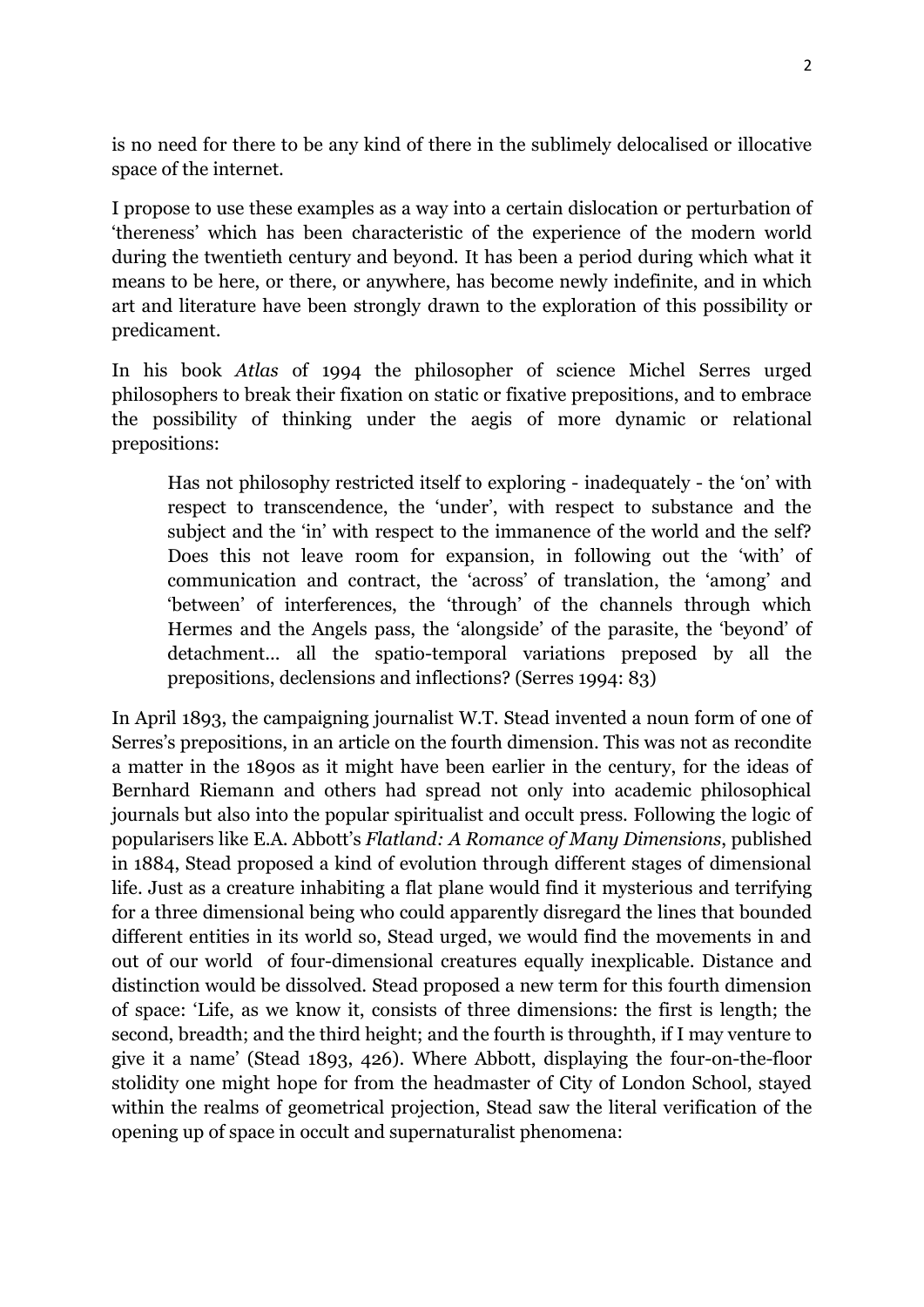telepathic automatic handwriting, by which the mind of a person whose body is in Germany can use the hand of a writer who is in England; crystal vision, by which events past, present, and to come are portrayed before the eye of the gazer; psychometry, whereby the character of an individual can be divined from a touch of a hair of his head, — all these things are so many rifts in the limits of our three dimensional space through which the light of four dimensional space is pouring in upon us. It is becoming more and more evident to those who observe and note the signs of the times that we are in very deed and truth on the eve of the fourth dimension. (Stead 1893, 427)

As Roger Luckhurst has made clear in his *The Invention of Telepathy*, Stead was well-placed, as a newspaperman at the centre of the media and communications explosion that took place at the end of the nineteenth century, to appreciate the analogies between the space-defying dreams of the occultist and the magical expansions of reach and contractions of distance effected by new technologies such as the telephone.

Suppose that a telephone exchange were suddenly to be established in Timbuctoo, and that the inhabitants of that mysterious city, without any instruction by experts, were to begin to experiment as to how they could use the new-fangled instrument for purposes of communicating with each other. Suppose the untutored savage in the telephone exchange should let half a dozen others at various branch offices endeavour to communicate with each other : it is easy to imagine the hideous confusion that would ensue. – Not because the telephone was not in perfect working order, but simply because of the ignorance of those who were attempting to work it, it would make endless blunders. But the greatest of all blunders would be to refuse to continue experimenting because of the difficulties of communication, and the absurd nonsense that would often come across the wires. If a savage at one end of Timbuctoo were able to get switched on to a friend at the other end, and exchange with him one intelligible sentence, they would be hopeless idiots if they did not persevere in their experiments (Stead 1893, 428)

To be 'there' is to be in a particular position relative to other positions, which are elsewhere and outside it. In other words, thereness promises an absolute distinction between places, without the possibility of permeation or overlap. Higherdimensional thinking suggested that there might be spaces which both included and exceeded ordinary space, just as the cube both includes and exceeds the plane surface. This produced a kind of convulsion of the inside and outside. A world of juxtapositions gave way to a world of interpenetrations. The telephone was made possible by the discovery that an ordinary piece of copper wire was capable of transmitting many different frequencies simultaneously – in his early experiments, Alexander Graham Bell had assumed that it would only be possible to transmit isolated single tones, one at a time. Spiritualists seized upon this fact to explain the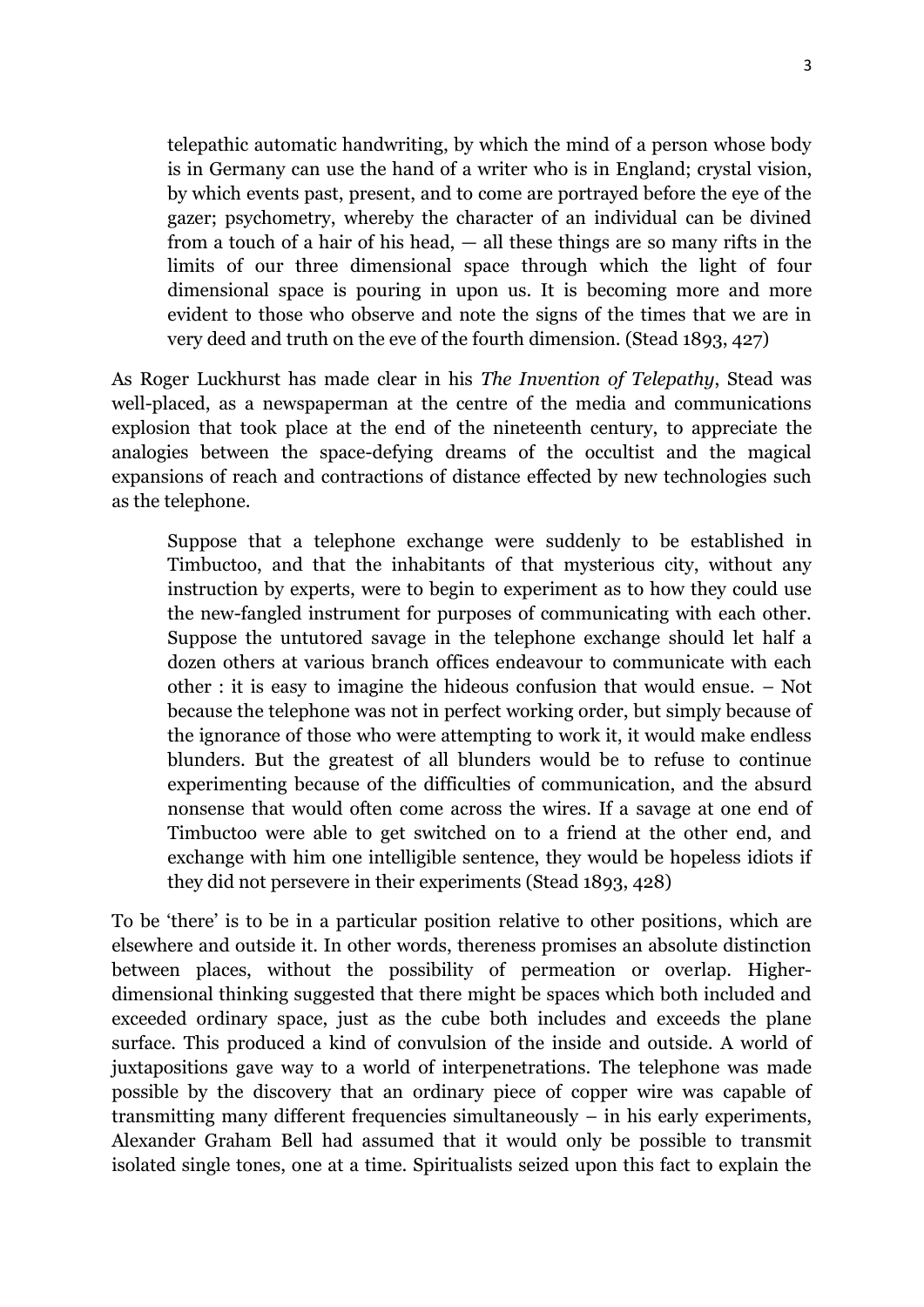phenomena of the séance. What was popularly described as the 'beyond' or the 'other side', was in fact simply a different 'plane of existence', which operated within the same space as human life, but at a different frequency of vibrations. The afterlife was no more than a kind of VHF and death no more than a change of waveband.

If the telephone provided the model for one kind of mutation of space, in which something could be both far and near at the same time, the scientific validation of the principle that Stead called 'throughth' would come two years later. Wilhelm Röntgen first observed the rays that originally bore his name but then came to be known as Xrays when experimenting with a Crookes tube, a device invented by William Crookes in 1878. When the tube was exhausted of air and high tension electric current passed between a cathode and an anode inside it, a glowing stream of 'cathode rays' (later identified, a few hundred yards away from the spot where I am standing, as electrons by J.J. Thomson) was produced. Röntgen noticed that, with the discharge tube enclosed in black cardboard, a paper plate coated with barium platinocyanide two metres away began to glow. Four weeks of intensive work led to the appearance of his paper 'On a New Kind of Rays' at the end of the year. The news of the discovery of Xrays was not only the first scientific media sensation, it was in a certain sense a selfinstancing phenomenon. The new world of penetrations and permeations that X-rays seemed to announce was exemplified by the very speed with which the news of the discovery penetrated to all parts of the world within days (Röntgen 1895, 1896). The discovery of radioactivity in the years immediately following seemed to open up a new world in which the insides and outsides of things were no longer distinct, a world not of objects but of influences and interactions, in which things could no longer be counted on to be solidly and impermeably there, in the place that they exclusively occupied. In particular, the body, as the prime meridian of the occupation of space, and the distributor or hereness and thereness began to dissolve, both in imagination and performance.

The dancer Loie Fuller, who had devised a repertoire based on the dissipation of the boundaries of the body through the use of floating silks and projected lights, performed a dance entitled 'Radium' in 1904, for which she tried unsuccessfully to borrow a piece of radium from the Curies, explaining that she wished to create 'butterfly wings of radium'. She delivered a lecture entitled 'Radium' in 1911, in which she announced 'if radium can bring to our vision those things we cannot see, we cannot measure its influence' (quoted Garelick 2009, 53). Fuller not only dissolved the contours separating the body from its surroundings, she also put it into relationship with other spaces – projecting images of moon across her body, and incorporating into her performance projected photographs of skeletons and cancerous cells. Like the cinema, her work thus conjoined the near and the far, the visible and the invisible, in a process that Heidegger would later describe as 'Entfernung' – the undoing of distance. As Hugo Münsterberg would remark of the alternation between long-short and close-up in film 'our mind is split and can be here and there apparently in one mental act' (Münsterberg, 1970, 46). One might connect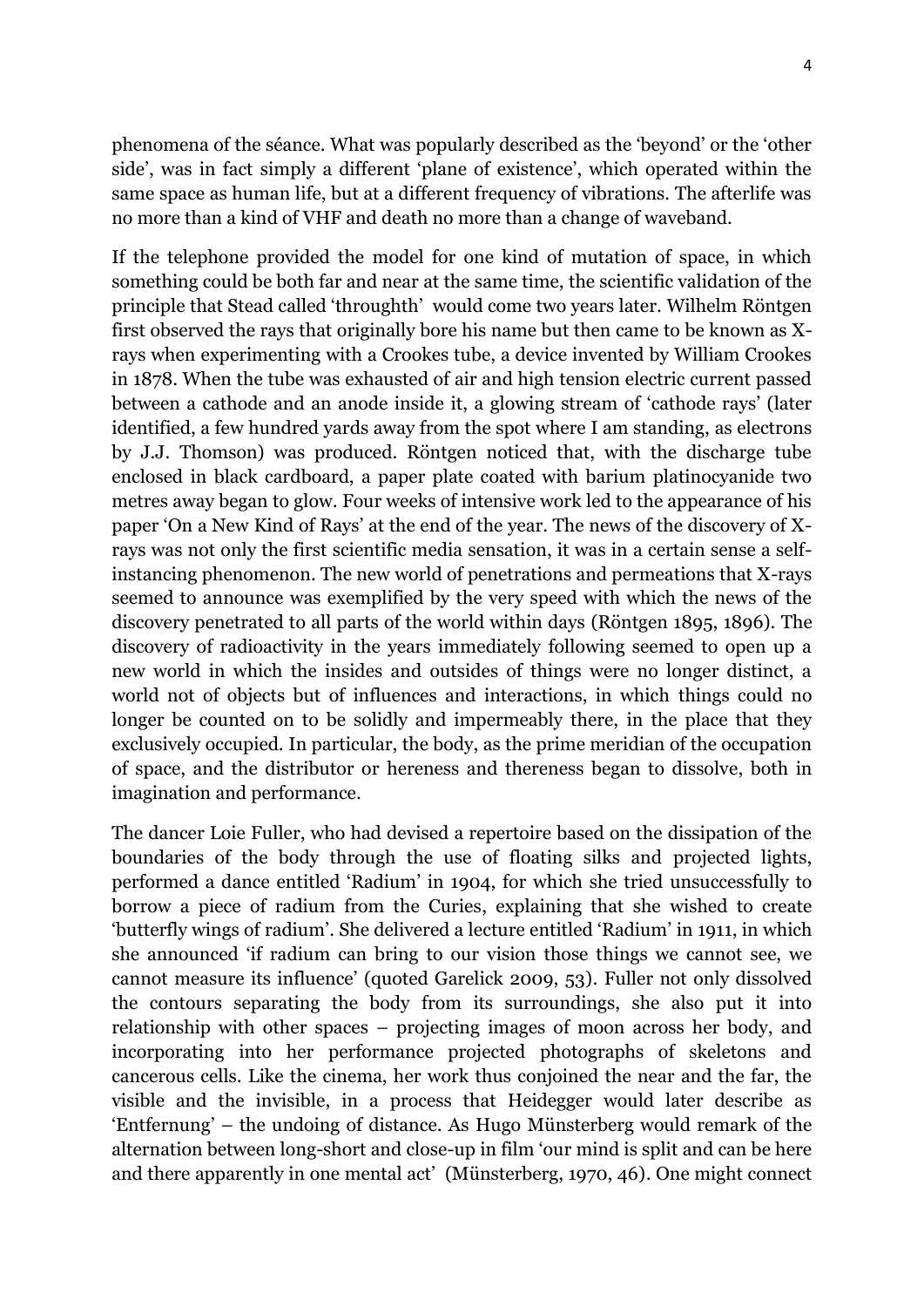Fuller's dissolution of the locating contours of the body to the development of camouflage, one of the most striking examples of the convergence of art and technology, the principle of which was that 'dazzle' images broke up the outlines of things.

Things were no longer simply and indubitably there in space, or figures against a background. Just as figures leaked or blurred into their ambient spaces, so space entered into what had previously been marked out in it. Monet said in an interview of 1895 'To me the motif itself is an insignificant factor; what I want to reproduce is what lies between the motif and me… Other painters paint a bridge, a house, a boat… I want to paint the air in which the bridge, the house and the boat are to be found the beauty of the air around them, and that is nothing less than impossible' (quoted Tucker 1998, 8). Other artists became ever more interested in the spaces around and between objects, and varieties of haze, blur and fog became favoured topics. Monet himself painted sequences of studies of Waterloo Bridge and the Houses of Parliament, as though urging the viewer to create some composite phase-space, or time-lapse image of these separate paintings. Perhaps no artist worked harder to represent the interpenetration of objects and the space around them than Boccioni. His *Unique Forms of Continuity in Space* (1913) presents a muscular kind of écorché, which seems both to be dragging after it the congealed air through which it seems to be bursting. *Street Noises Invade the House* (1911) seems to present a figure leaning out over a balcony while fractured noises swirl upwards towards and beyond it. Tellingly, the visual noises seem to be pressing outwards into the space of the viewer, which is therefore no more quarantined than the space of the house in the picture space.

Perhaps the most remarkable example of the blending of thereness with absence is the story that Freud told in his *Beyond the Pleasure Principle* of the game he saw his grandson playing, in which he threw a cotton reel on the end of a thread into his curtained cot, so that it disappeared, at which he would cry 'o-o-o' (German *fort* – gone), and then retrieved it, with 'a joyful "*da*"[there]'. Freud interpreted the game as 'the child's great cultural achievement – the instinctual renunciation (that is, the renunciation of instinctual satisfaction) which he had made in allowing his mother to go away without protesting' (Freud 1955, 14). But it would unfold, in the rest of *Beyond the Pleasure Principle*, into a series of extraordinary speculations about the way in which what Freud, with magnificent gloominess called 'the organism's puzzling determination (so hard to fit into any context) to maintain its own existence in the face of every obstacle' (Freud 1955, 38) is both penetrated and bizarrely animated by the death instincts. Viewed in one way, the reel may be regarded as permitting the renunciation of the loved object, because it provides a symbolic guarantee of its continued existence and availability, invisible, but retrievable in symbolic form at will; the reel is there all the time, when it appears not to be. But the game may be played, and read, the other way round, as the holding on, not to presence, but rather to intermittence – the ventilating remission, interval or *mesure*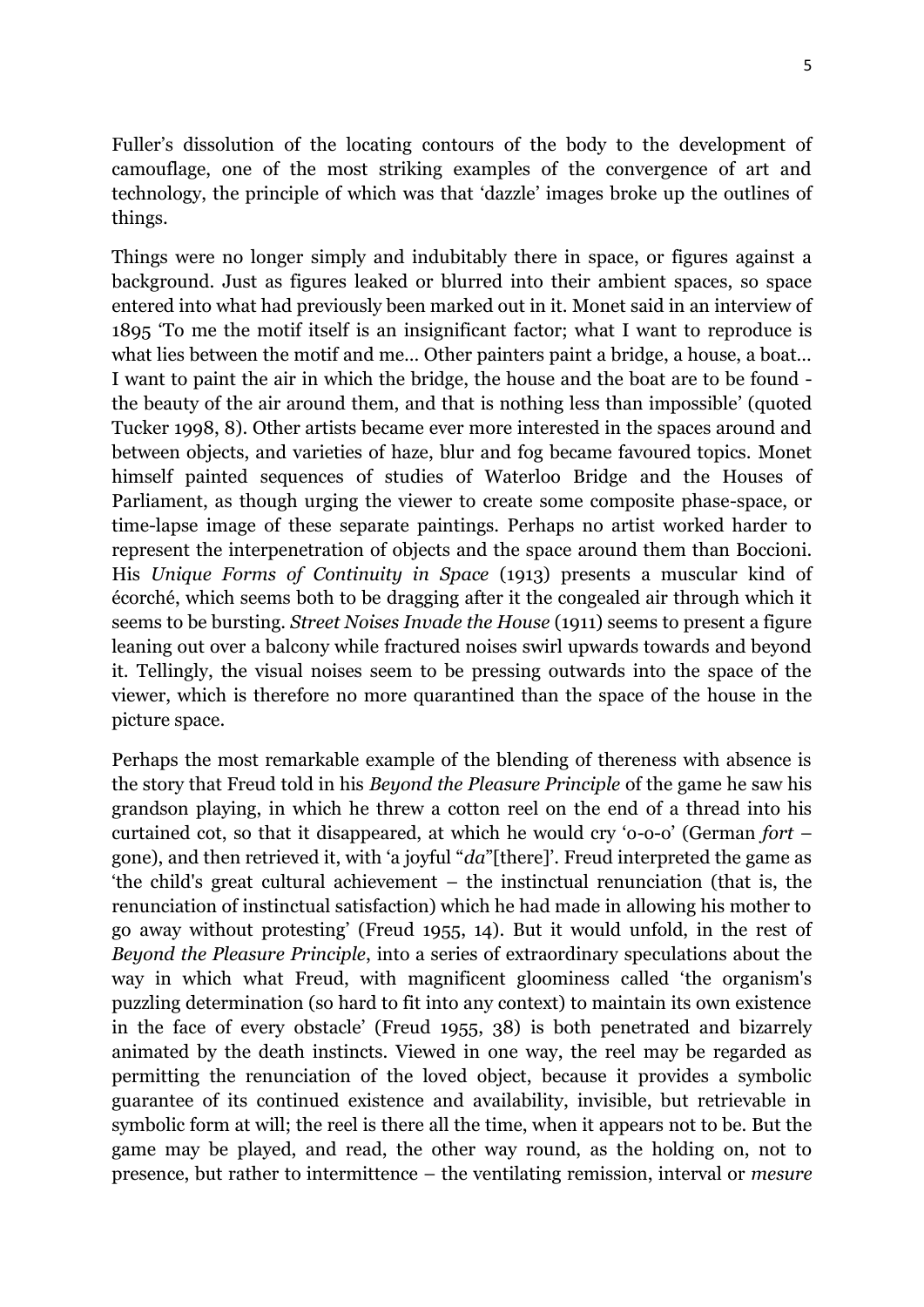*pour rien* which provides the space between the self and itself. This is reinforced by the variant of the game that Freud describes in a footnote, in which the boy 'found a method of making himself disappear. He had discovered his reflection in a fulllength mirror which did not quite reach to the ground, so that by crouching down he could make his mirror-image "gone" ' (Freud 1955, 14). Here, it seems, the boy plays at 'o-o-o' with his reflection without the need for the answering recoil to *da*. Perhaps this is because he himself *is* the there, even when he is invisible, thus confirming the lesson, appropriate enough to the text in which Freud announces his discovery of the death instincts that to be there it is necessary to be able to do away with yourself.

## **Saturation**

There is a close relation between psychosis and the spatial conditions of modern life. The disturbed, the distressed and the deluded have frequently given early warning of the stresses and anxieties that may result from sudden shifts in the material conditions of existence. The new technologies of transmission and communication quickly found their way into the delusions of the mad. Nowhere was this more systematically true than with the case of Daniel Paul Schreber, a German judge who spent much of his life in psychiatric hospitals and left detailed records of his systematic delusions; systematic delusions is the right phrase, since systems were precisely the object of his delusions as well as their character. Schreber believed that his body was slowly being turned into that of a woman by what he called 'rays of voluptuousness' sent by God. It seems plain that, like many another who has complained of alien influences, or paranoid conspiracies to infiltrate one's being or even steal one's thoughts, Schreber is in part dramatising the conditions of permeability suggested by the world of X-rays, radio-waves and other forms of emissions. Schreber's extended accounts of the process of his subjection are both an expression of and a kind of refuge from them, for they turn a predicament into an object, something that, once set out in a coherent narrative, may be said to be there, separate and set off from its previously helpless subject, rather than everywhere. The Prinzhorn collection of the University of Heidelberg provides other examples of the delusion that the psychoanalyst Victor Tausk called the 'influencing machine', and many of them are characterised by what may be called a *horror vacui*, as terror of void or blankness, expressed in the drive to fill every corner of space. Wilhelm Worringer was struck by a similar anxiety in the highly-patterned art of primitive peoples, which he ascribed to a kind of agoraphobia, or 'space-shyness'. Virginia Woolf expressed in an entry for her diary of 28th November 1928 a more exhilarated sense of the principle of saturation, seeing it as a path to plenitude:

The idea has come to me that what I want now to do is to saturate every atom. I mean to eliminate all waste, deadness, superfluity: to give the moment whole; whatever it includes…Why admit anything to literature that is not poetry – by which I mean saturated? Is that not my grudge against novelists?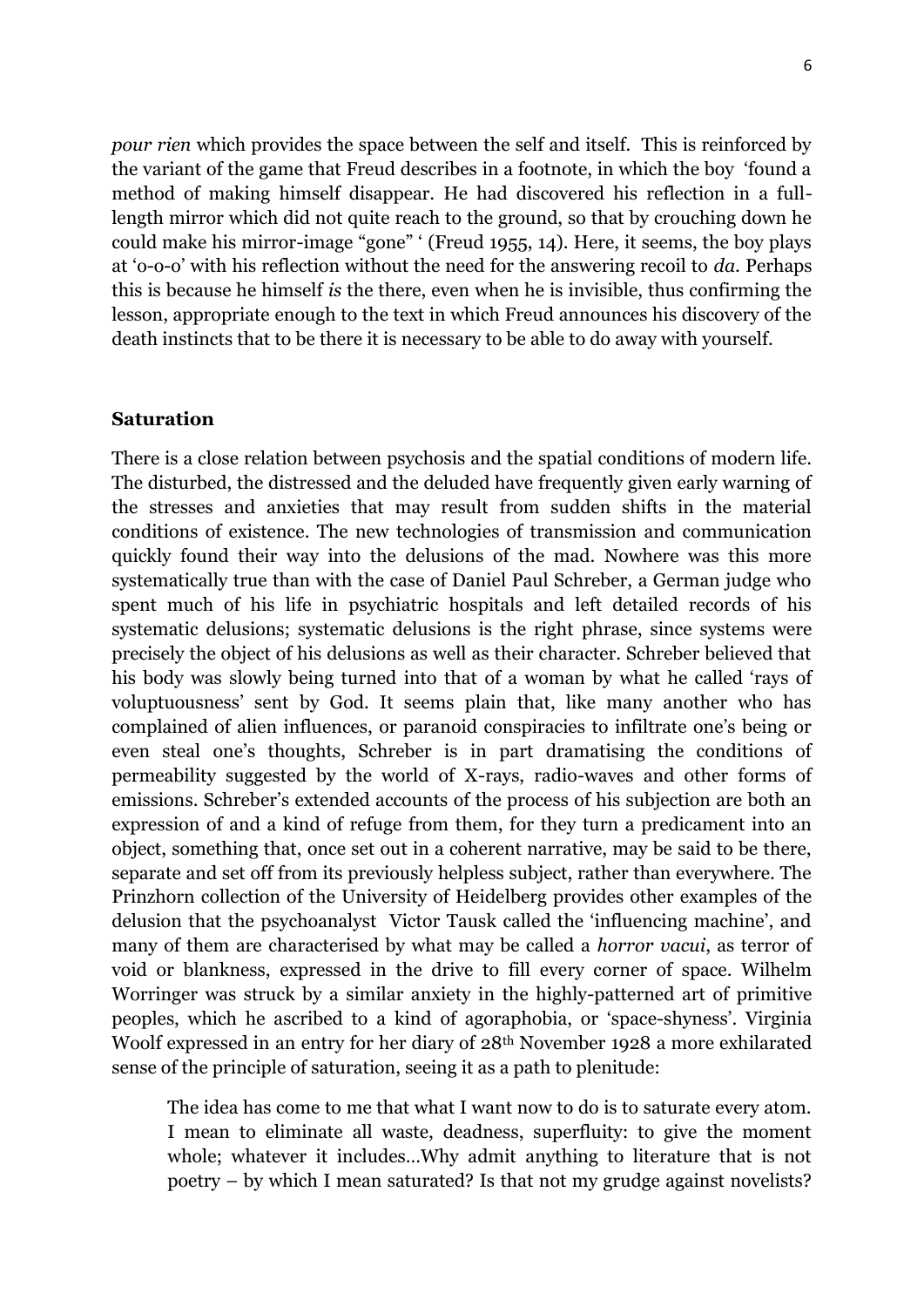That they select nothing? The poets succeeded by simplifying: practically everything is left out. I want to put practically everything in: yet to saturate (Woolf 1978, 138)

The opposite seems to be the case with the Prinzhorn renderings of systems of magico-technical influence. For the one suffering from delusions of being controlled by ubiquitous influences in the form of rays, waves or wires, there is no space apart, no there there, when every inbetween is densely impregnated. But the rendering of this saturation may help to mitigate it, precisely because it makes it appear over there, rather than indifferently in all places at once.

## **Being-There**

But all of this created something like a nostalgia for the there, dissolved as it seemed to have been by the ubiquity brought about by the dissolution of space through simultaneity and pervasive communications. Heidegger's response to the many versions of time philosophy was to insist on what he called the principle of Dasein: or being-there. What, Martin Heidegger set out immodestly to enquire, is being? His answer, at once the end and the starting-point of his philosophy, is that all being is *being there*: that is, not being-in-general, but being in a particular place, that is a here for that being, and a there for some other being. A couple of decades later, the writer Samuel Beckett would articulate the simplicity of his aims and methods in a letter about his play *Endgame* to the director Alan Schneider in what might seem like similar terms: 'Hamm as stated, Clov as stated, in such a place, in such a world, that's all I can manage'. Heidegger's point is that philosophers have tended to try to cancel out all these local conditions of habitation, in order to try to establish what might be the conditions of existence as such, in some abstract or universal way, separate from the specific conditions attaching to every kind of existence. But the most essential condition of being is precisely that it is inessential. We did not have to live the particular life we have, but it absolutely had to be that we had to live some particular life or other. Being was essentially accidental. The *mutandis* can never be satisfactorily *mutatis*.

In fact, Heidegger was not at all the first to grasp the condition of Dasein, though he may well have been the first to formulate it as an imperative philosophical principle. Since the middle of the nineteenth century, there had been many writers in different areas, who had offered different accounts of this principle. One of the most compelling of these was geometrical. In 1873, the mathematician W.K. Clifford published in the journal *Nature* a translation of an essay by the German mathematician Bernhard Riemann, which coolly announced 'the propositions of geometry cannot be derived from general notions of magnitude... the properties that distinguish space from other conceivable triply extended magnitudes are only to be deduced from experience'. This was not so much dynamic, as dynamiting. British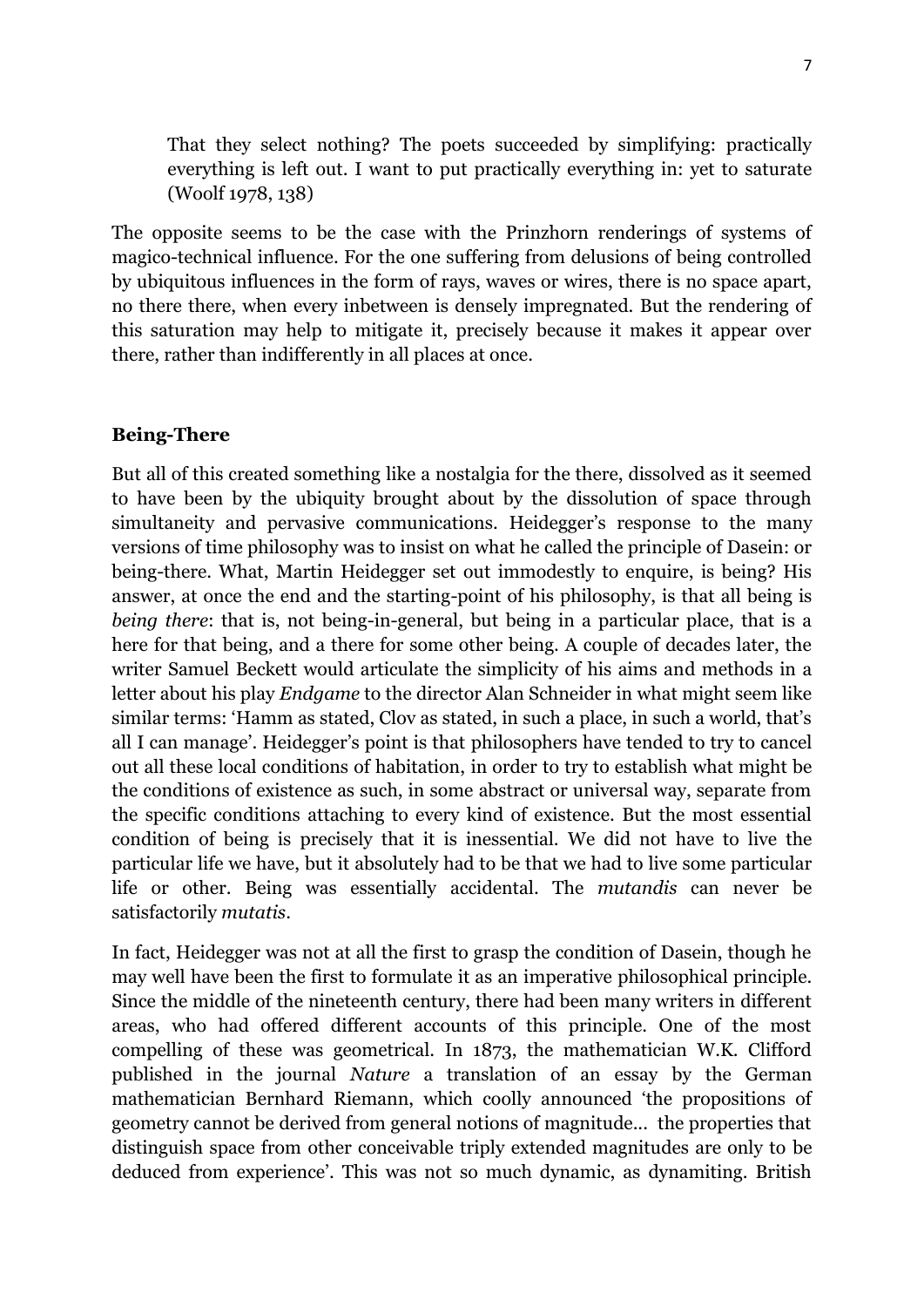mathematicians, and British schoolchildren, were schooled in the absolute geometry of Euclid, which, it was assumed, must describe the absolute conditions of space, which must apply anywhere within it. Riemann's answer, as it was broadcast and amplified to English-speaking readers like Clifford and Herman Helmholtz, was to point out that Euclid's postulates are universally true only for a flat space, or a space of uniform curvature. If one cuts out a triangle from the surface of a sphere, the triangle can be taken and laid out anywhere else on the surface of the sphere without distortion. But if the curvature of the space varies, the triangle will not always fit in its new location. A universe in which space did not have uniform curvature would be a universe in which , for example, the sum of the angles of a triangle would not always add up to 180. The appalling news for Victorian Euclideans was that Euclid's axioms were not absolute, and did not apply necessarily to all space in the universe, but were simply a description of local, perhaps even rather parochial, conditions. This meant that geometry did not govern space, but was subject to it. In order to know what kind of geometry applied in your neck of the universe, you would have to know precisely what shape of neck it was. In other words, being, for the mathematicians who opened up the possibility of non-Euclidean geometry, was not being-as-such, but always being-there.

One, less mathematical response to this was the perspectivism of Nietzsche and his many followers, witting and unwitting. Nietzsche suggests that it would never be possible to adopt what later would come to be called a 'view from nowhere', that all visions on the world were necessarily from some located point of view or another: 'let us guard against the snares of such contradictory concepts as "pure reason," "absolute spirituality," knowledge in itself"": these always demand that we should think of an eye that is absolutely unthinkable, an eye turned in no particular direction, in which the active and interpreting forces, through which alone seeing becomes seeing something are supposed to be lacking'. Nietzsche's perspectivism would become the foundation of an entire aesthetic, when Henry James derived from it his entire theory of the art of fiction. What mattered, he wrote, was where one took one's stand as a writer, whose eyes one looked through. It might be possible to compound different points of view, but it was not possible to look from no point of view at all.

Modernism is characterised, not so much by the predominance of either time or space, as by the tendency to conceive it in drastically polarised ways. Thus, Bergson insisted on the priority of time over space, while Wyndham Lewis spikily defended the claims of space over the epidemic of time-consciousness. In fact, however, the assertion of one end of the space-time polarity always in fact precipitates a swing to the other. This is particularly the case with the globalisation of time. With the increased speed, first of all of transportation, and then of telecommunications, time seemed to take the place of place. What is important is no longer how long how far one place may be from another in spatial terms, but how long it takes to travel from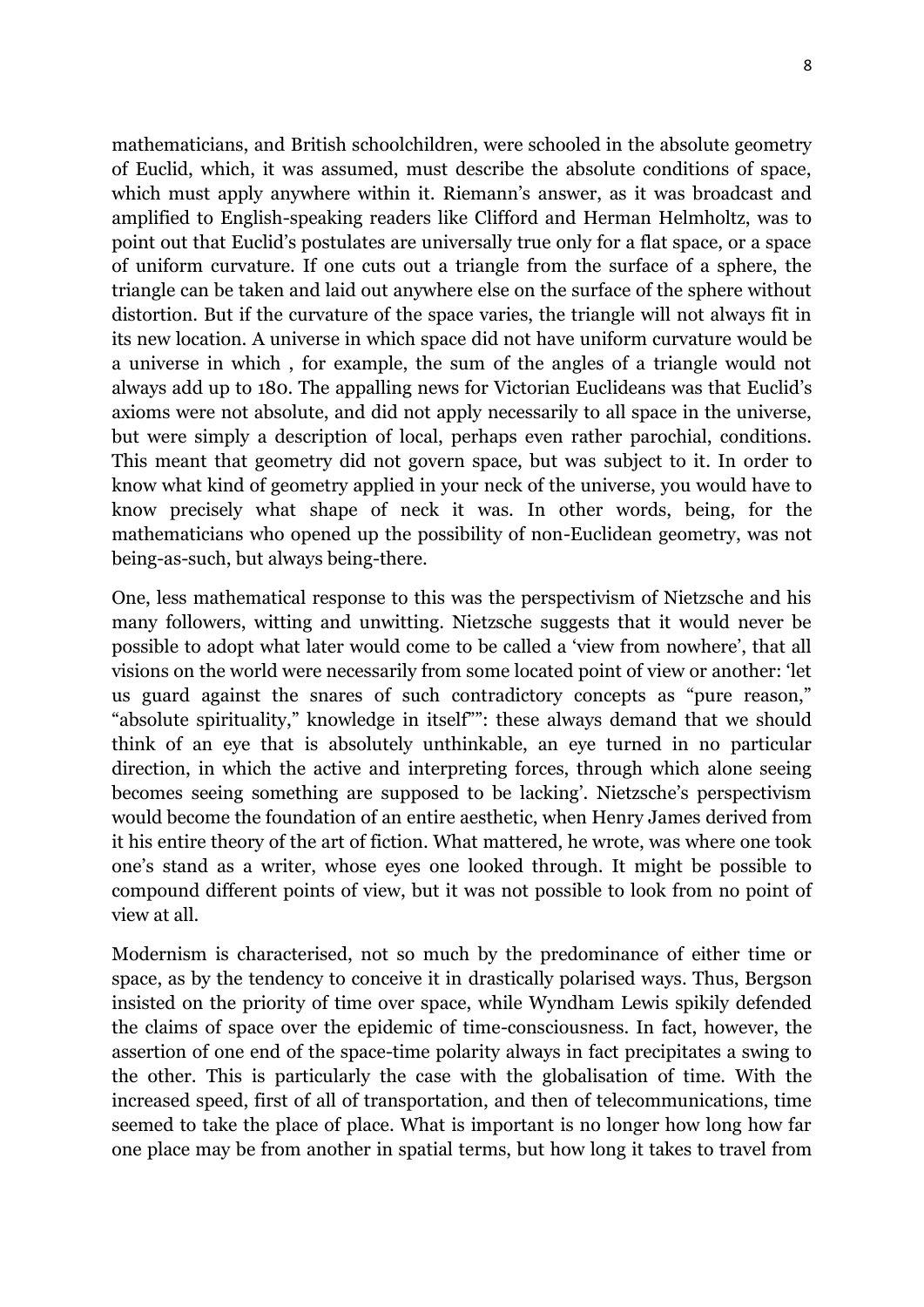one place to another, or to communicate between them. Space, it seems, has given way to time.

# **Where Can We Live?**

And yet, such circumstances produced a corresponding and countervailing spatialisation of time. There was no necessity, before a world of global communications, to define the spaces of time, no need, for example, to agree on a meridian. In a world in which there were large gaps between different locations, those locations could all have their own times, derived more or less accurately from their observations of the sun. But, as travellers began to move faster and faster, the scope for confusion grew, as one was required to reset one's watch by a few minutes at every station on the line. More and more, the need asserted itself for a standard 'railway time', to which all the stations on the line would adhere. The situation was complex enough in a small country like the UK, but was especially so when one travelled across large land masses like Europe or North America. Many schemes were proposed, including a scheme whereby eastbound and westbound trains would run on different times, so an eastbound train would keep San Francisco time, and a westbound train New York time (Bartky 2007, 61-2).

These problems affected not only continents, but the globe itself. Lewis Carroll was much taken up with the problem of the date-line, and included it in a series of mathematical puzzles that he set for a monthly magazine during the 1880s, and published as *A Tangled Tale* in 1885. One of the problems in this book concerns the question of when precisely the date changes.

"Well, now, suppose it's midnight here in Chelsea. Then it's Wednesday west of Chelsea (say in Ireland or America) where midnight hasn't arrived yet: and it's Thursday east of Chelsea (say in Germany or Russia) where midnight has just passed by?"

"Surely," Balbus said again. Even Lambert nodded this time.

"But it isn't midnight, anywhere else; so it can't be changing from one day to another anywhere else. And yet, if Ireland and America and so on call it Wednesday, and Germany and Russia and so on call it Thursday, there must be some place—not Chelsea—that has different days on the two sides of it. And the worst of it is, the people there get their days in the wrong order: they've got Wednesday east of them, and Thursday west—just as if their day had changed from Thursday to Wednesday!"

The problem is not very clearly posed, but Carroll seems to mean that, somewhere on the opposite side of the world to London, there must be a place where Thursday reverts to being Wednesday, since, if one were to follow (at a speed greater than that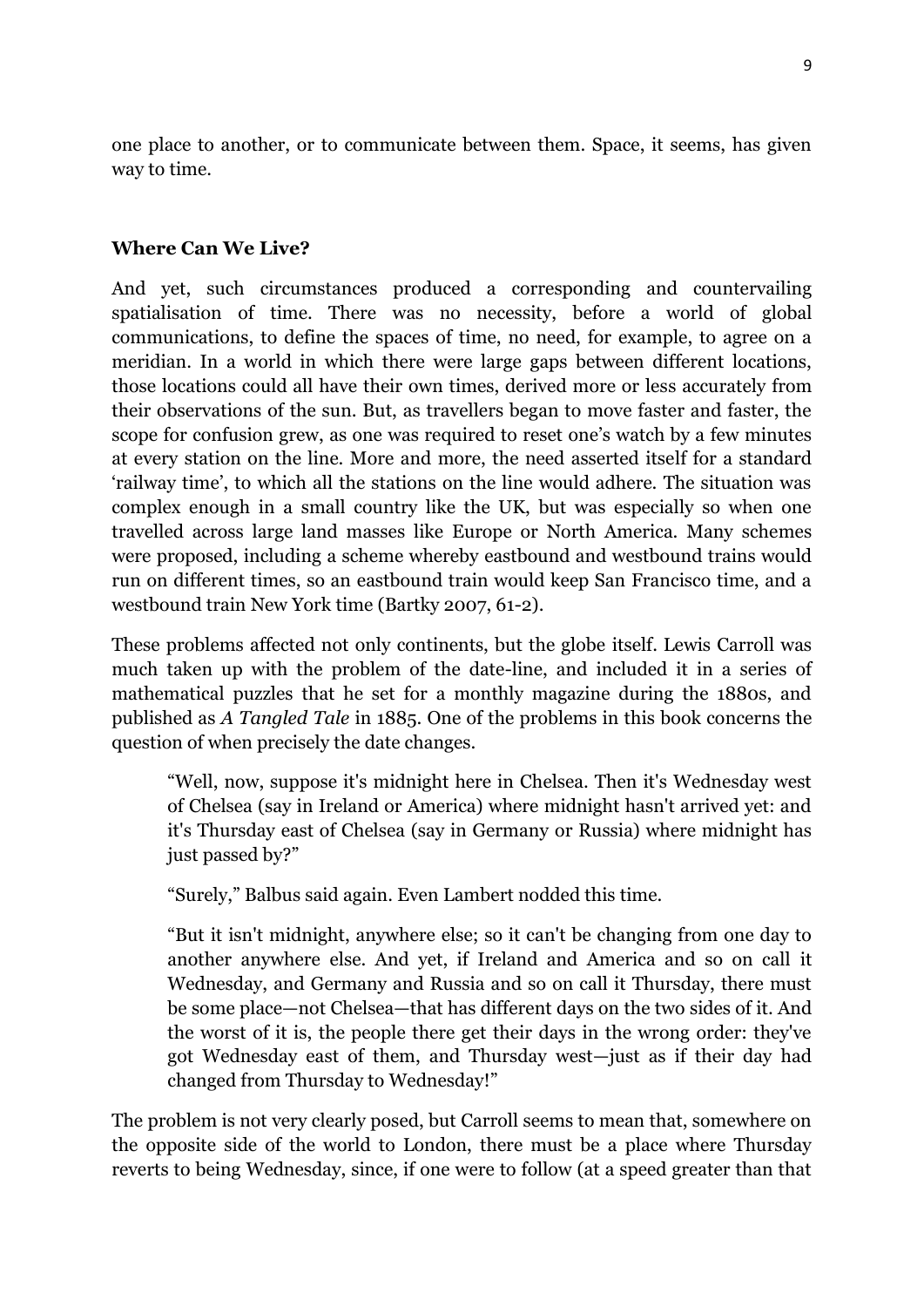of the sun) the Thursday that has begun just east of Chelsea all the way round the world, there would come a point at which one would have to find oneself back in Wednesday: but where is that point? Carroll published solutions to all his problems in the magazine, often teasing or upbraiding his contributors. But the date-line problem is the only one for which he cannot offer a solution. Carroll wrote: 'I must postpone, *sine die*, the geographical problem — partly because I have not yet received the statistics I am hoping for, and partly because I am myself so entirely puzzled by it; and when an examiner is himself dimly hovering between a second class and a third how is he to decide the position of others?' The sly little joke of the Latin tag *sine die*, which, when applied to a postponement, simply means 'indefinitely', but literally means 'without day', points to the very condition of temporal suspension that puzzles Carroll. The day seems to be a period that is given to us externally, rather than an arbitrary division imposed on time, because of the very place where we live, meaning that the day is spatially 'there' in a way that the minute, the hour, the week or the month are not. But if there is no precise 'there' in at which one day changes to another, if one is always dimly hovering between one temporal position or another, where after all, is the day? Carroll here anticipates the sombre question that Philip Larkin articulates in his poem 'Days':

| Days                    | are                         |        | where | we  | live   |
|-------------------------|-----------------------------|--------|-------|-----|--------|
|                         | Where can we live but days? |        |       |     |        |
| Ah,                     | solving                     |        | that  |     |        |
| <b>Brings</b>           | the                         | priest | and   | the | doctor |
| In                      | their                       |        | long  |     |        |
| Running over the fields |                             |        |       |     |        |

That problem was solved by an arbitrary spatialisation of the day. The International Meridian Conference took place in October 1884 in Washington DC, and agreed that the Greenwich Meridian should be universally agreed to be 0° longitude. Everything was coordinated in relation to time, space therefore being subordinated to time rather than time to space, but it was only possible for this to happen if time itself was localised, so that one knew where to count from. There were imperial reasons for London to have been chosen for the Prime Meridian, but also certain practical considerations. For it was necessary to decide, not just what the time was, but where the date changed from one day to another. One of the advantages of choosing Greenwich for the Prime Meridian was that the antimeridian, 180° degrees away from it on the opposite side of the globe, would pass mostly through water. In fact, however, the precise course of the international date line was never formally agreed: rather it was from the beginning a matter of changeable convention and consent. As a result, the line has dodged and woven unpredictably.

But there were other ways of putting oneself at the centre of time. Paris succeeded in making itself the centre of world time by establishing a system for transmitting the time through wireless signals in the International Conference on Time of 1912. If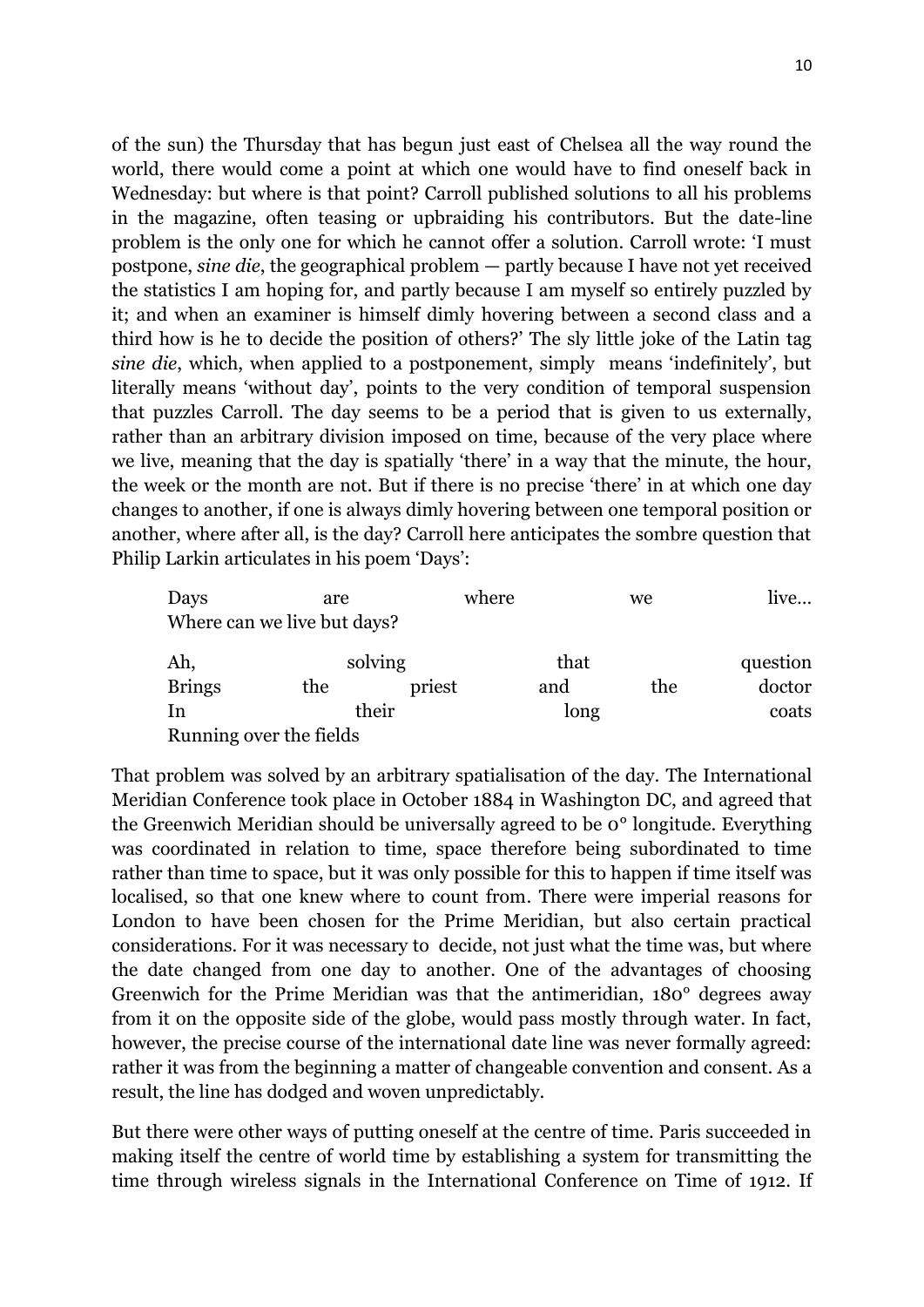London was the place from which time was measured, Paris, and, more specifically the Eiffel tower, would be the place from which time would be transmitted (Bartky 2007, 138-48). But the Eiffel tower was a curious kind of centre. Representations of the Eiffel tower, such as Robert Delaunay's of 1911 emphasised its polyperspectival quality – the fact that it could be seen from almost every part of Paris, encouraging painters to render it in just this way.

The Eiffel Tower was also at the centre of one of the most dramatic rethinkings of representational space in artistic modernism, Guillaume Apollinaire's experiments of the visible space of the page in the collection of poems he published under the name *Calligrammes* in 1918. A notable example is his 'Lettre-Océan' (Sea-Mail). The poem is a rendering of postcards sent between Apollinaire and his brother in Mexico. The wavy lines at the top of each page signify the franking of a letter and the waves of ocean over which they are transmitted. The central figures in each page is two vortex shapes, which suggest a bunch of keys (one of the spokes of which reads 'les clefs j'en ai vu mille et mille'), but also the Eiffel Tower, seen from above (at the middle of the right hand form can be made out the words 'haut de trois cent metres'). But this form morphs, as we might nowadays say, into other forms: the swirl of a gramophone, the circulation of traffic and, most significantly perhaps, radio waves beamed from the tower. The poem invades the space of the page, just as the message transmitted, whether by mail or radio, seems to expand to include in itself the media through which it is being transmitted.

Increasingly, the modern world strove to achieve synchronicity, a time in common. And yet, the very synchronicity that characterised modern time disclosed the many different scales and speeds and qualities that seceded from that time. The steadily more insistent metre of public time made possible a newly polyrhythmic private time. Private time could stand starkly in opposition to public time only because the increasing domination of public time threw it into relief. Twentieth-century writing saw the popularisation of the idea of the 'stream of consciousness', following the suggestions of philosophers like William James and Henri Bergson, but it also saw a multiplication of different time-metaphors. We can say that the very standardisation of public time produced a kind of shattering or refraction of private times.

And, if the conditions of modern life seemed to dissolve the fixity of places of longstanding and habitual human occupation, it also created its own nodes, or contusions of space: cities like London, Paris, Vienna, New York or Zürich became the new signature places of modernism, precisely because they were places of convergence and collision, place-making intensifications of movement,and therefore more like anticyclones that settled spots of habitation. It is little wonder that the vortex gave its name to the radicval group of artists and writers that gathered around Wyndham Lewis, the vorticists.

The work of twentieth century ethnographers such as Emile Durkheim showed that all cultures produce and inhabit particular syntaxes of space-time. The Soviet literary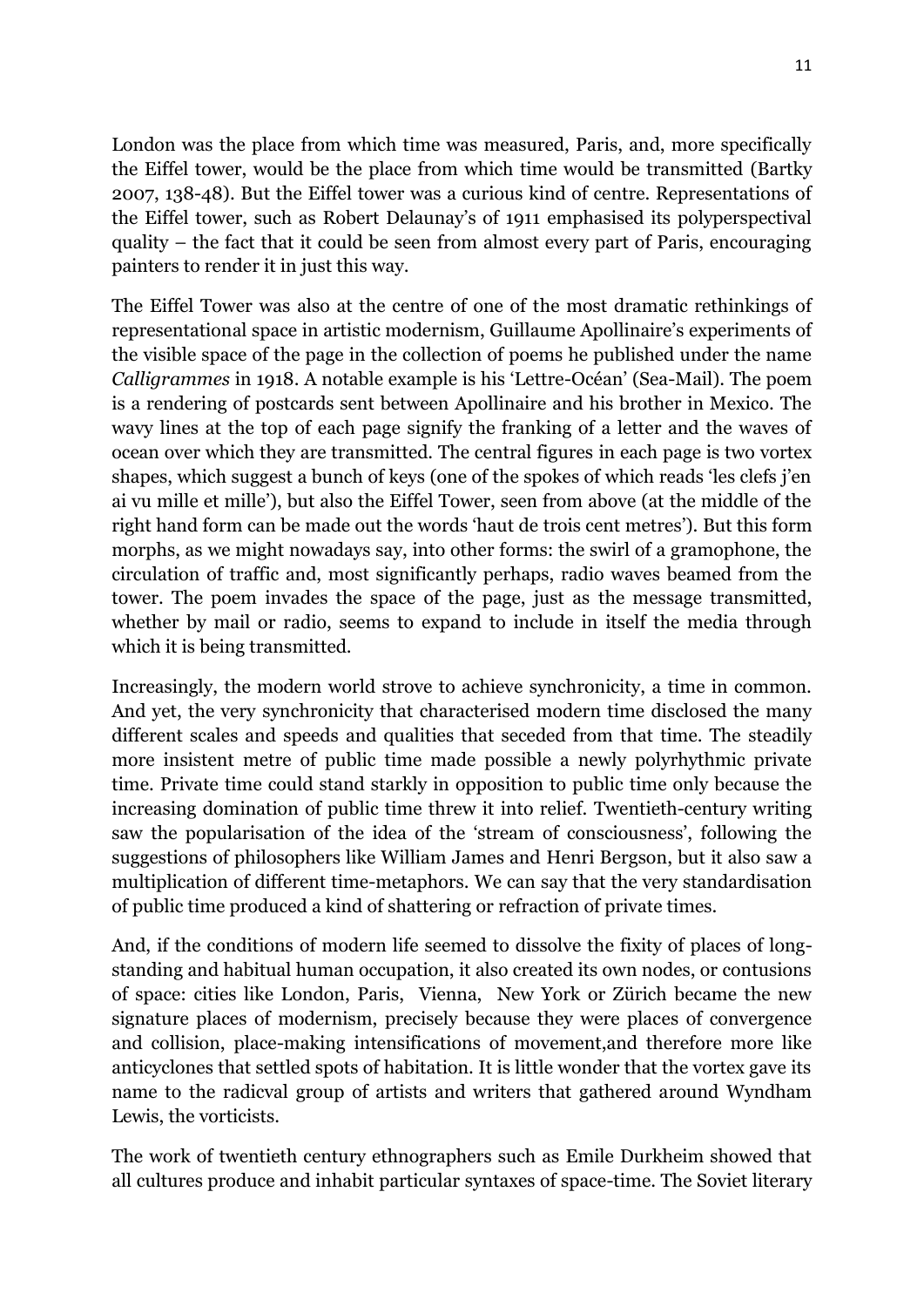critic Mikhail Bakhtin coined a word for this – 'chronotope', which describes 'intrinsic connectedness of temporal and spatial relationships that are artistically expressed in literature'. Bakhtin makes explicit acknowledgement of Einstein's space-time continuum, though makes clear that he is using it 'almost as a metaphor (almost, but not entirely). What counts for us is the fact that it expresses the inseparability of space and time (time as the fourth dimension of space)'. But though an awareness of the making of chronotopes is characteristic of modern culture, it is hard to say what the chronotope of the modern might be. Though all cultures produce a distinctive space-time schema, they produce it as a given, which forms their world. But for modernity, space and time were increasingly not given but produced, meaning that there was and is no one chronotope, but rather a standing repertoire of them . All human cultures have to develop a scheme for coordinating space and time, but perhaps no human culture had had the opportunity and ordeal of having to coordinate different chronotopes.

I began by suggesting that the movement undertaken during the twentieth century was from the sense of location to the temporary and mobile locatedness provided by connection. But this is really to simplify. For one must say that place, or thereness, came both before and after the convulsions of space of the modern world. In one sense, we have moved away from the sense of being-there, we have lost the sense of secure grounding, we have taken up a 'Dasein in the air', as Michel Serres has put it. At the same time, the necessity of situatedness, the necessity of being always somewhere, has been asserted as a general principle. Place is both dissolved and reasserted.

Perhaps the most emphatic coming together of these two possibilities, of the impossibility of being outside some particular there, along with the impossibility of specifying quite where that where is, is to be found in the work of Samuel Beckett. Beckett turned to the drama as a kind of relief, in the middle of a trilogy of novels he wrote following the Second World War, in which he progressively evacuated all the traditional reference points of the novel – plot, setting, character. Even though *Waiting for Godot* is set in the most indefinite of locations – the stage directions famously specifying only 'A country road. A tree' the characters are indubitably, and even agonisingly there, even if the Godot they await never is. But, having turned to the drama for solidity of specification, Beckett then set to work to dissolve it. His *Footfalls* (1975) shows a dimly-perceived woman dressed in a tattered wrapper pacing up and down a track of light. What we hear from her, and the voice of her mother, makes it unclear where or when we are. Beckett's spectral imagery has much in common with the spirit-photographs that may have been a familiar part of his childhood. Here we have the final moments, in which the figure of Amy replays a conversation 'Amy? Yes mother? Will you never have done revolving it all? It? It all. In your poor mind. It all. It all.' When Billy Whitelaw, playing the part of Amy, asked Beckett if he could explain who she was, and where she was, and, in particular, whether she was alive or dead, Beckett replied, 'let's just say, you're not quite there'.